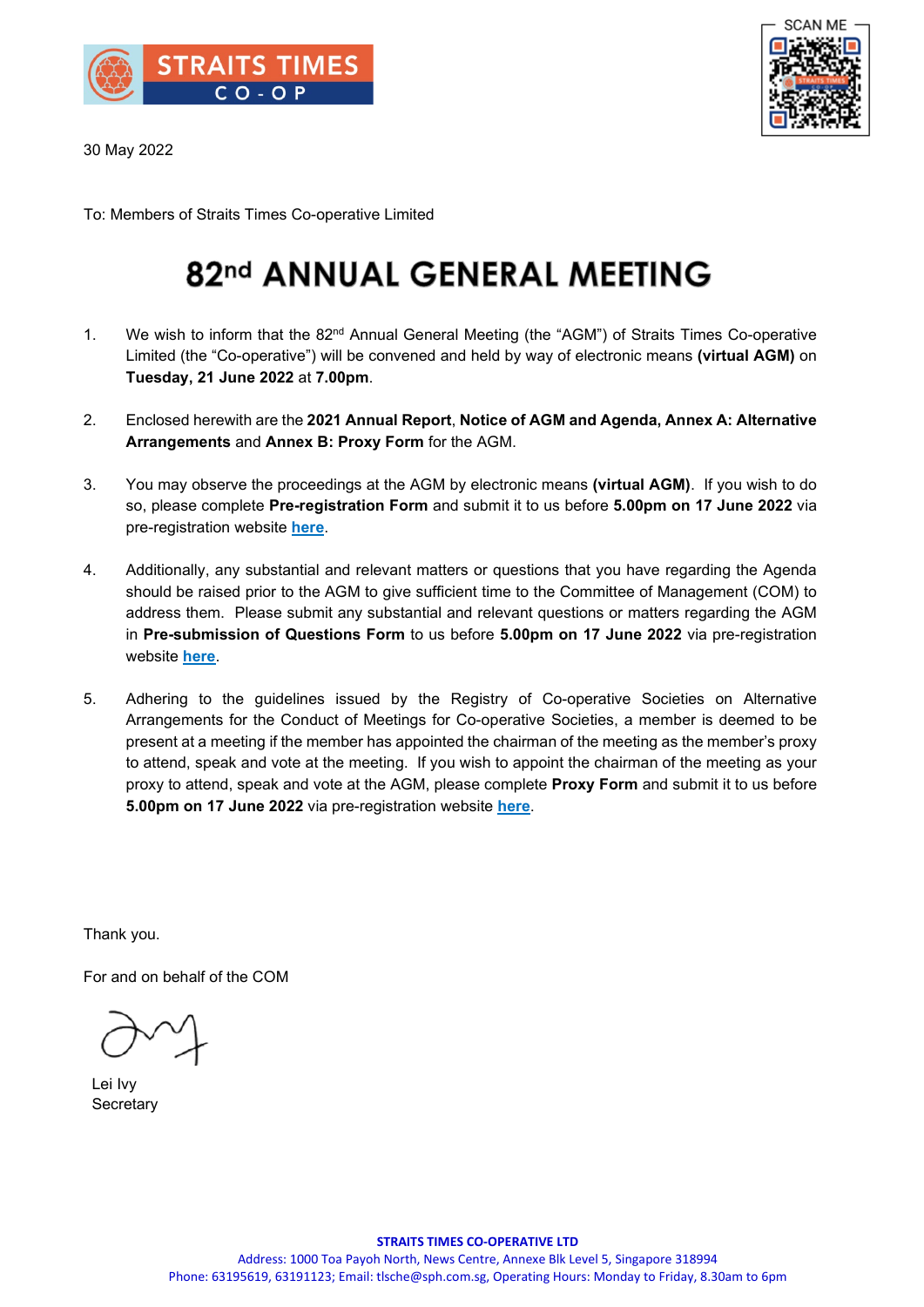

30 May 2022



To: Members of Straits Times Co-operative Limited

## **NOTICE OF 82nd ANNUAL GENERAL MEETING**

NOTICE IS HEREBY GIVEN that the 82<sup>nd</sup> Annual General Meeting of Straits Times Co-operative Limited, will be convened and held by way of electronic means on **Tuesday, 21 June 2022** at **7.00 pm** for the following purposes: -

### **AGENDA**

- 1. To consider and confirm the Minutes of the 81st AGM held on 23 June 2021 and EGM held on 25 November 2021. **Resolution 1**
- 2. To receive and adopt the COM's Report and audited Statement of Accounts for the period 1 January to 31 December 2021. **Resolution 2**
- 3. To approve the proposed appropriation for the year ended 31 December 2021 as follows: **Resolution 3**

|    |                                                          | S\$        |  |
|----|----------------------------------------------------------|------------|--|
| a) | Central Co-operative Fund - 5% (2020: 5%)                | 12,408     |  |
| b) | Central Co-operative Fund - 20% (2020: 20%)              |            |  |
| C) | Honorarium to Committee of Management                    | 16,350     |  |
| d) | Common Good Fund                                         | 50,000     |  |
| e) | Donation                                                 | 6,000      |  |
| f) | 2.5% Dividend on Subscription at 31.12.2021 (2020: 2.5%) | 505,785    |  |
| g) | (From) Accumulated Fund                                  | (342, 389) |  |
|    | Gross Profit for the year                                | 248,154    |  |
|    |                                                          |            |  |

4. To approve the estimated expenditure for 2022. **Resolution 4**

- 5. To authorise the Committee of Management to appoint a professional audit firm, where necessary, to be External Auditors of the Co-operative for 2022/2023. **Resolution 5**
- 6. To transact any other business in respect of which notice has been received by the Secretary three working days before the Meeting. **Resolution 6**

For and on behalf of the COM

Lei Ivy **Secretary**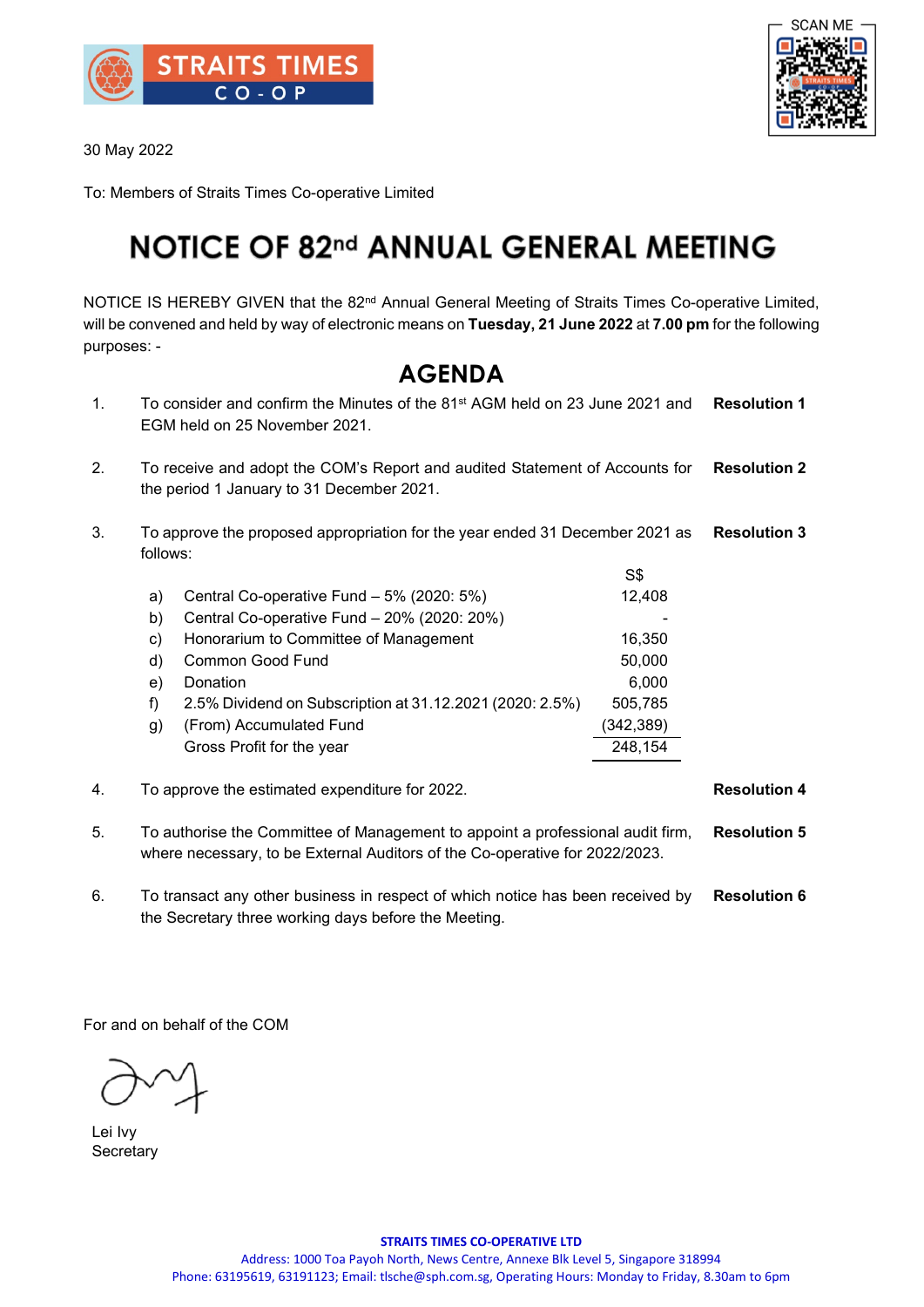

#### **EXPLANATORY NOTES:**

| <b>RESOLUTION 1</b> | The draft Minutes of the 81 <sup>st</sup> AGM held on 23 June 2021 and EGM held on 25<br>November 2021 for confirmation as appended in 2021 Annual Report page 5 to 24.                                                                    |
|---------------------|--------------------------------------------------------------------------------------------------------------------------------------------------------------------------------------------------------------------------------------------|
| <b>RESOLUTION 2</b> | The COM's Report and audited Statement of Accounts for the period 1 January to<br>31 December 2021 as appended in 2021 Annual Report page 25 to 57.                                                                                        |
| <b>RESOLUTION 3</b> | The proposed appropriation for the year ended 31 December 2021 as appended in<br>2021 Annual Report page 58.                                                                                                                               |
| <b>RESOLUTION 4</b> | The proposed estimated expenditure for 2022 as appended in 2021 Annual Report<br>page 59.                                                                                                                                                  |
| <b>RESOLUTION 5</b> | The proposed re-appointment of Nexia TS as the external auditors of the Co-<br>operative for the financial year ending 31 December 2022 and that the COM be<br>authorise to fix their remuneration is put up for consideration by members. |
| <b>RESOLUTION 6</b> | To transact any other business in respect of which notice has been received by the<br>Secretary three working days before the Meeting.                                                                                                     |

#### **Important Notes**

- (1) As a precautionary measure due to the constantly evolving COVID-19 situation in Singapore, a member will not be able to attend the Annual General Meeting in person.
- (2) The Annual General Meeting will be convened and held by electronic means pursuant to the COVID-19 (Temporary Measures) (Alternative Arrangements for Meetings for Charities, Co-operative Societies and Mutual Benefit Organisations) Order 2020.
- (3) Please refer to **Annex A: Alternative Arrangements** for details of how the Annual General Meeting will be conducted, including how members may electronically access the meeting, send to the chairman of the meeting the substantial and relevant matters which they wish to raise, and cast their votes.
- (4) A member must appoint the chairman of the meeting as his/her proxy to attend, speak and vote on his/her behalf at the Annual General Meeting if such member wishes to exercise his/her voting rights at the Annual General Meeting. Please refer to **Annex B: Proxy Form** for information on how the chairman of the meeting may be appointed as proxy to vote.
- (5) **Dividends will be credited into members' bank accounts after 22 June 2022**.
- (6) Please see our Annual Report at **2021 [Annual Report](https://www.stcoop.sg/images/pdf/2021/financial/AR2021.pdf)**.
- (7) Please go to the pre-registration website below to
	- a. pre-register to attend the AGM,
	- b. pre-submission of questions regarding the AGM, and
	- c. submit proxy form

# **[Pre-Registration Website](https://forms.gle/Q2aTXzKsVJdtVepF6)**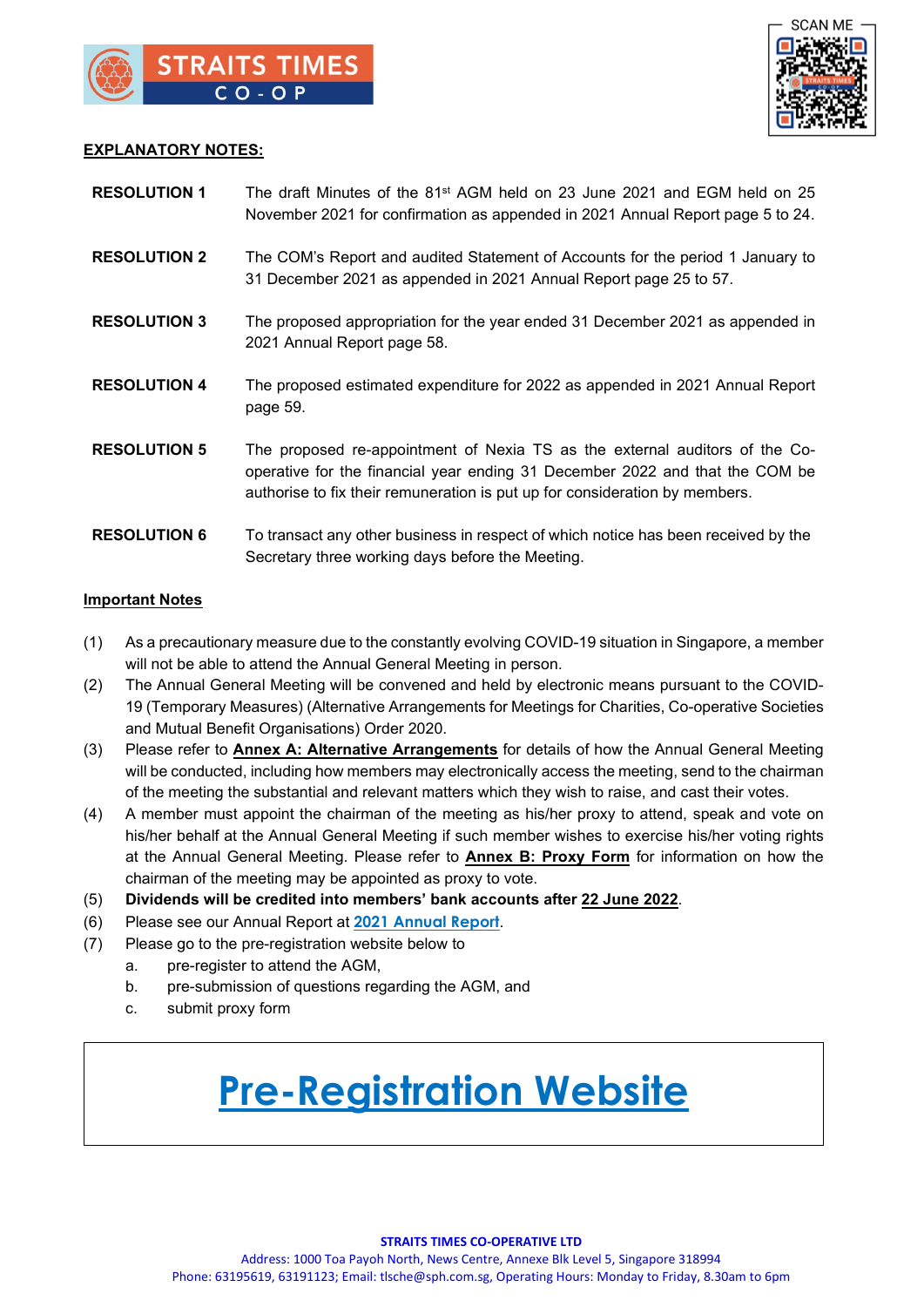



#### **Annex A: Alternative Arrangements for Annual General Meeting of Straits Times Co-operative Limited on Tuesday, 21 June 2022 at 7.00pm**

- 1. **No personal attendance at the Annual General Meeting ('AGM')**: As a precautionary measure due to the constantly evolving COVID-19 situation in Singapore, members will not be able to attend the AGM in person.
- 2. **Participation at the AGM electronically**: Members may participate at the AGM by:
	- (a) attending or observing and listening to the AGM proceedings by electronic means;
	- (b) submitting matters that they wish to raise in advance of the AGM; and
	- (c) appointing the chairman of the meeting as proxy to attend, speak and vote on their behalf at the AGM.
- 3. **Steps for pre-registration, pre-submission of questions and voting at the AGM**:

| <b>Steps</b>                                                                                   | <b>Details</b>                                                                                                                                      |  |  |  |  |
|------------------------------------------------------------------------------------------------|-----------------------------------------------------------------------------------------------------------------------------------------------------|--|--|--|--|
| PRE-                                                                                           | Members must pre-register at the pre-registration website here from                                                                                 |  |  |  |  |
| <b>REGISTRATION</b>                                                                            | now till 5.00pm 17 June 2022 to enable the Co-operative to verify their                                                                             |  |  |  |  |
| FORM - To attend                                                                               | membership.                                                                                                                                         |  |  |  |  |
| <b>AGM</b> by electronic                                                                       |                                                                                                                                                     |  |  |  |  |
| means                                                                                          | Following the verification, authenticated members will receive a                                                                                    |  |  |  |  |
|                                                                                                | confirmation email by 5.00pm on 20 June 2022. The email will contain the                                                                            |  |  |  |  |
|                                                                                                | link to access the live audio-visual webcast stream of the AGM                                                                                      |  |  |  |  |
|                                                                                                | proceedings.                                                                                                                                        |  |  |  |  |
|                                                                                                |                                                                                                                                                     |  |  |  |  |
|                                                                                                | Members who do not receive a confirmation email by 5.00pm on 20 June                                                                                |  |  |  |  |
|                                                                                                | 2022, but have registered by the deadline for pre-registration should                                                                               |  |  |  |  |
|                                                                                                | contact Straits Times Co-operative Limited at 6319 5619 / 6319 1123 or                                                                              |  |  |  |  |
|                                                                                                | tlsche@sph.com.sg.                                                                                                                                  |  |  |  |  |
|                                                                                                |                                                                                                                                                     |  |  |  |  |
| <b>PRE-SUBMISSION</b><br>Members will not be able to raise matters or ask questions at the AGM |                                                                                                                                                     |  |  |  |  |
| OF QUESTIONS                                                                                   | live during the audio-visual webcast stream.                                                                                                        |  |  |  |  |
| FORM - To pre-                                                                                 |                                                                                                                                                     |  |  |  |  |
| submit<br>any                                                                                  | In advance of the AGM, members should send to the chairman of the                                                                                   |  |  |  |  |
| substantial                                                                                    | meeting the matters which they wish to raise at the meeting, in the<br>and                                                                          |  |  |  |  |
| relevant questions                                                                             | following manner:                                                                                                                                   |  |  |  |  |
| regarding the AGM                                                                              |                                                                                                                                                     |  |  |  |  |
|                                                                                                | (a) Via pre-registration website: Members who pre-register to observe                                                                               |  |  |  |  |
|                                                                                                | and/or listen to the AGM proceedings may submit their questions via<br>the pre-registration website here.                                           |  |  |  |  |
|                                                                                                |                                                                                                                                                     |  |  |  |  |
|                                                                                                | (b) By email: Questions may be emailed to Straits Times Co-operative                                                                                |  |  |  |  |
|                                                                                                | Limited at tlsche@sph.com.sg.                                                                                                                       |  |  |  |  |
|                                                                                                |                                                                                                                                                     |  |  |  |  |
|                                                                                                | (c) By post: Questions may be sent by post to Straits Times Co-operative                                                                            |  |  |  |  |
|                                                                                                | Limited at 1000 Toa Payoh North News Centre Annexe Block Level 5                                                                                    |  |  |  |  |
|                                                                                                | S318994.                                                                                                                                            |  |  |  |  |
|                                                                                                |                                                                                                                                                     |  |  |  |  |
|                                                                                                | Deadline to submit questions: All questions must be submitted by                                                                                    |  |  |  |  |
|                                                                                                | 5.00pm on 17 June 2022.                                                                                                                             |  |  |  |  |
|                                                                                                |                                                                                                                                                     |  |  |  |  |
|                                                                                                | <b>Addressing questions:</b>                                                                                                                        |  |  |  |  |
|                                                                                                | All substantial and relevant matters raised before the deadline will be                                                                             |  |  |  |  |
|                                                                                                | addressed by the Committee of Management prior to, or at, the AGM.                                                                                  |  |  |  |  |
|                                                                                                |                                                                                                                                                     |  |  |  |  |
|                                                                                                | The Committee of Management will endeavour to address all substantial                                                                               |  |  |  |  |
|                                                                                                | and relevant matters raised by members during the AGM through live                                                                                  |  |  |  |  |
|                                                                                                | audio-visual webcast stream. However, as there may not be sufficient time<br>to address all such matters raised during the AGM itself, responses to |  |  |  |  |
|                                                                                                | those questions which could not be addressed during the AGM will be                                                                                 |  |  |  |  |
|                                                                                                | published on the Co-op's website prior to the AGM.                                                                                                  |  |  |  |  |
|                                                                                                | <b>STRAITS TIMES CO-OPERATIVE LTD</b>                                                                                                               |  |  |  |  |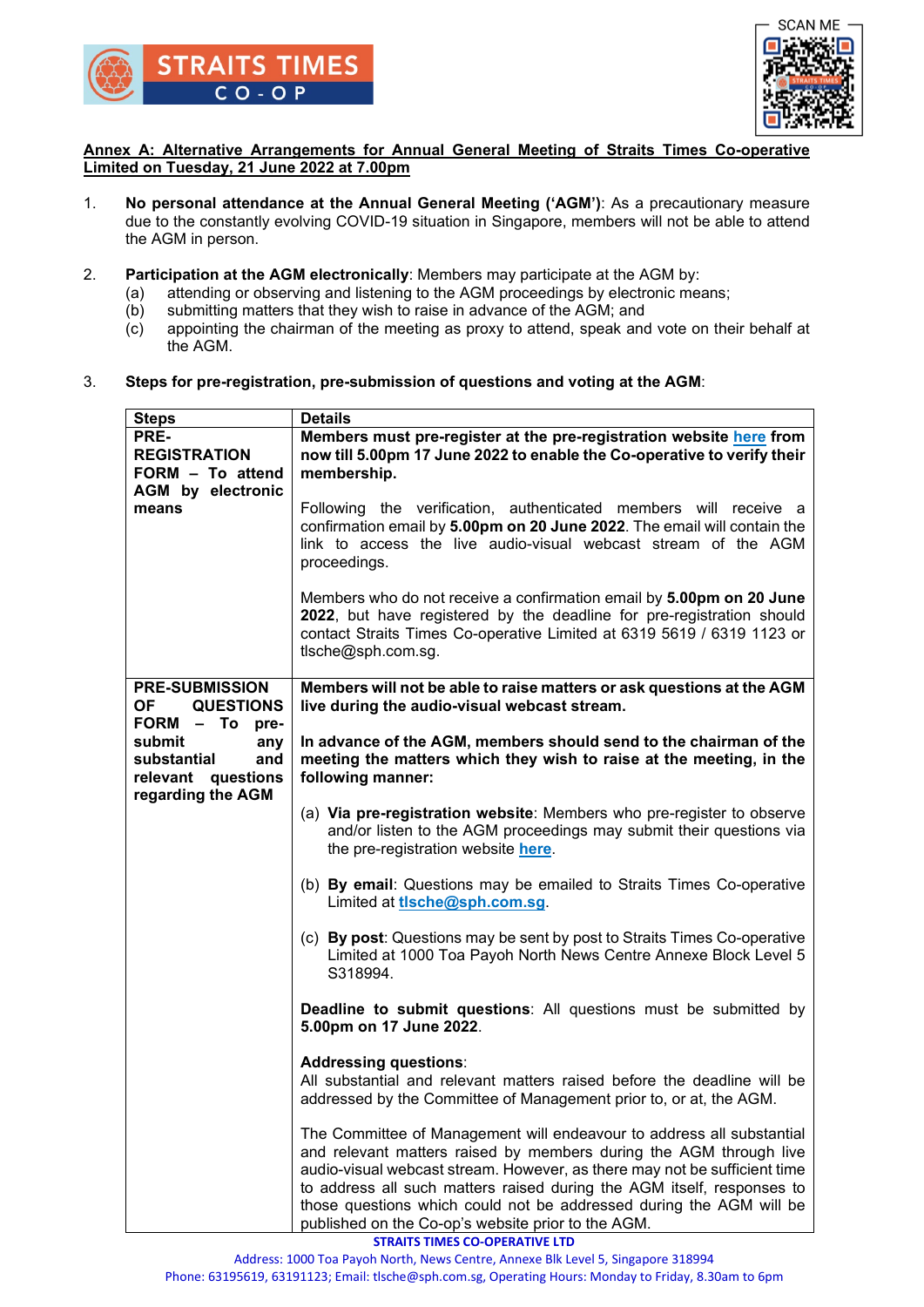

| <b>Steps</b>                 | <b>Details</b>                                                                                                                                                                                                                                                                                                                                                                |  |  |
|------------------------------|-------------------------------------------------------------------------------------------------------------------------------------------------------------------------------------------------------------------------------------------------------------------------------------------------------------------------------------------------------------------------------|--|--|
| <b>PROXY FORM - To</b>       | Appointment of chairman of the meeting as proxy: Members who wish                                                                                                                                                                                                                                                                                                             |  |  |
| the<br>appoint               | to vote on the resolutions to be tabled at the AGM must appoint the                                                                                                                                                                                                                                                                                                           |  |  |
| chairman<br>the<br>of        | chairman of the meeting as their proxy to attend, speak and vote on their                                                                                                                                                                                                                                                                                                     |  |  |
| meeting<br>as<br><b>vour</b> | behalf at the AGM, by depositing with the Co-op an instrument of                                                                                                                                                                                                                                                                                                              |  |  |
| attend.<br>to<br>proxy       | appointment ('proxy form'). Detailed instructions may be found in the                                                                                                                                                                                                                                                                                                         |  |  |
| speak and vote at            | proxy form (Annex B).                                                                                                                                                                                                                                                                                                                                                         |  |  |
| the AGM                      |                                                                                                                                                                                                                                                                                                                                                                               |  |  |
|                              | Specific voting instructions to be given: Where members appoint the<br>chairman of the meeting as their proxy, they must give specific instructions<br>as to voting, or abstentions from voting, in respect of each resolution in the<br>proxy form, failing which the appointment of the chairman of the meeting<br>as proxy for that resolution will be treated as invalid. |  |  |
|                              | <b>Submission of proxy forms: Proxy forms must be submitted via the pre-</b><br>registration website here and must reach the Co-op by 5.00pm on 17<br><b>June 2022.</b>                                                                                                                                                                                                       |  |  |

- 4. **The AGM will be held at 7.00pm on Tuesday 21 June 2022.** Members may electronically access the meeting by:
	- Clicking on the link in the confirmation email to access the live audio-visual webcast of the AGM proceedings.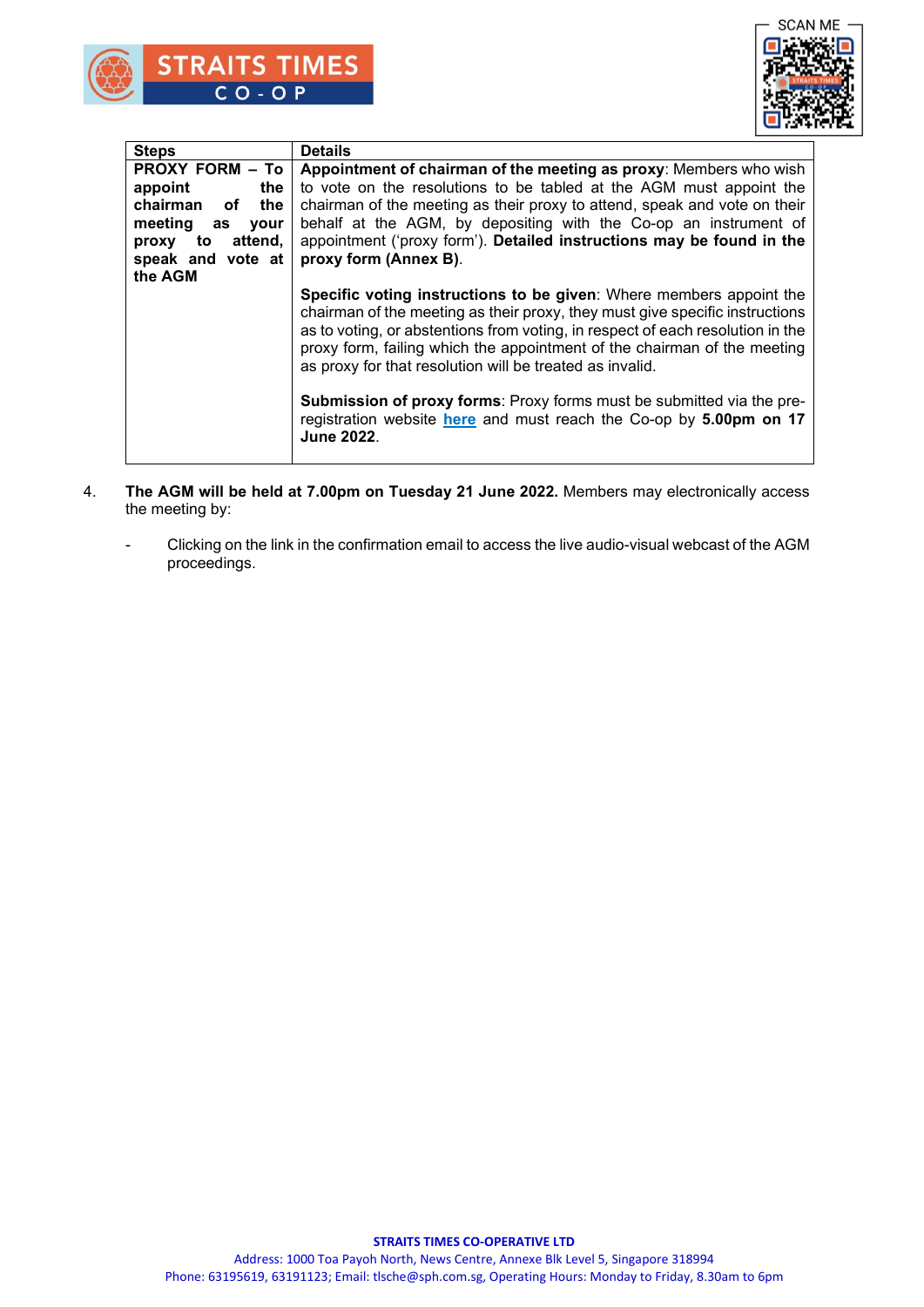



#### **Annex B: Proxy Form[1](#page-5-0) for Annual General Meeting of Straits Times Co-operative Limited on 21 June 2022 at 7.00pm**

I, the contract the control of member) (\*NRIC / Staff Pass ID No the control of the control of the control of the control of the control of the control of the control of the control of the control of the control of the con member of Straits Times Co-operative Limited ('the Co-op') hereby appoint the chairman of the meeting as my proxy to attend, speak and vote for me and on my behalf, at the Annual General Meeting of the Co-op, to be convened and held by way of electronic means on **21 June 2022 at 7.00pm** and at any adjournment thereof in the following manner:

\*Delete as appropriate

| No. | <b>Proposed Resolutions</b>                                                                                                                                                                                                                                                                                                                                                              | For | <b>Against</b> | <b>Abstain</b> |
|-----|------------------------------------------------------------------------------------------------------------------------------------------------------------------------------------------------------------------------------------------------------------------------------------------------------------------------------------------------------------------------------------------|-----|----------------|----------------|
|     | To consider and confirm the Minutes of the 81 <sup>st</sup> AGM held on 23 June<br>2021 and the EGM held on 25 November 2021.                                                                                                                                                                                                                                                            |     |                |                |
| 2   | To receive and adopt the COM's Report and audited Statement of<br>Accounts for the period 1 January to 31 December 2021.                                                                                                                                                                                                                                                                 |     |                |                |
| 3   | To approve the proposed appropriation for the year ended<br>31 December 2021 as follows:<br>S\$                                                                                                                                                                                                                                                                                          |     |                |                |
|     | Central Co-operative Fund - 5% (2020: 5%)<br>12,408<br>a)<br>Central Co-operative Fund - 20% (2020: 20%)<br>b)<br>Honorarium to COM<br>16,350<br>C)<br>50,000<br>Common Good Fund<br>d)<br>6,000<br>Donation<br>e)<br>2.5% Dividend on Subscription at 31.12.2021<br>505,785<br>f)<br>(2020: 2.5%)<br>(From) Accumulated Fund<br>(342,389)<br>g)<br>Gross Profit for the year<br>248,154 |     |                |                |
| 4   | To approve the estimated expenditure for 2022.                                                                                                                                                                                                                                                                                                                                           |     |                |                |
| 5   | To authorise the COM to appoint a professional audit firm, where<br>necessary, to be External Auditors of the Co-operative for 2022/2023.                                                                                                                                                                                                                                                |     |                |                |
| 6   | To transact any other business in respect of which notice has been<br>received by the Secretary three working days before the Meeting.                                                                                                                                                                                                                                                   |     |                |                |

If you wish the chairman of the meeting as your proxy to cast all your votes **For** or **Against** a resolution, please tick with "**√**" in the **For** or **Against** box in respect of that resolution. If you wish the chairman of the meeting as your proxy to **Abstain** from voting on a resolution, please tick with "**√**" in the **Abstain** box in respect of that resolution. **In the absence of specific directions in respect of a resolution, the appointment of the chairman of the meeting as your proxy for that resolution will be treated as invalid.**

Dated this  $\_\_\_\_\_\$  day of  $\_\_\_\_\_\_2$  2022.

Signature of member

Address: 1000 Toa Payoh North, News Centre, Annexe Blk Level 5, Singapore 318994

Phone: 63195619, 63191123; Email: tlsche@sph.com.sg, Operating Hours: Monday to Friday, 8.30am to 6pm

<span id="page-5-0"></span><sup>&</sup>lt;sup>1</sup> Instrument of appointment under the Second Schedule of the COVID-19 (Temporary Measures) (Alternative Arrangements for Meetings for Charities, Cooperative Societies and Mutual Benefit Organisations) Order 2020.